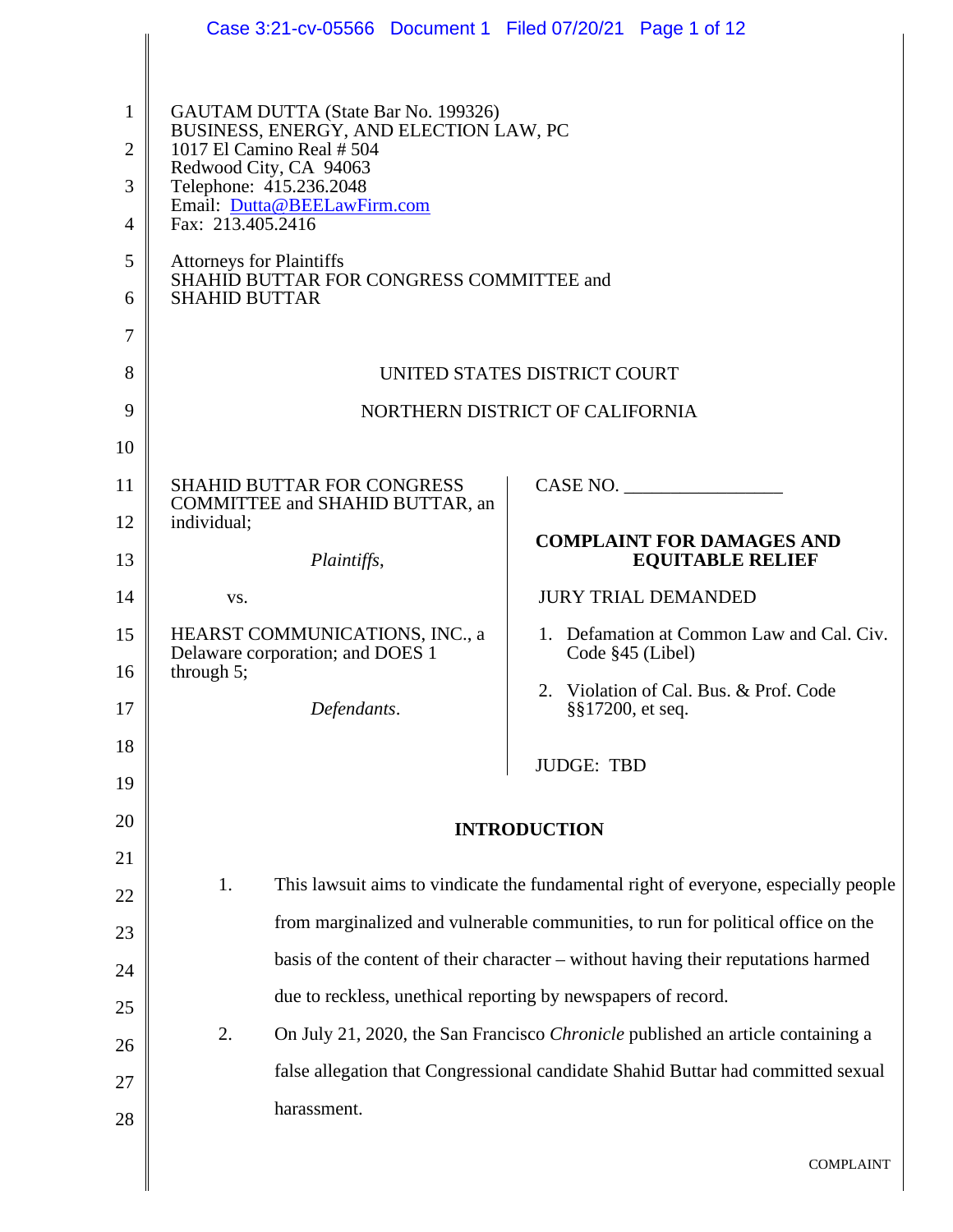| 1              | 3.              | At the time, Mr. Buttar was the first Democrat to challenge U.S. House of                                                                                                                         |
|----------------|-----------------|---------------------------------------------------------------------------------------------------------------------------------------------------------------------------------------------------|
| $\overline{2}$ |                 | Representatives Speaker Nancy Pelosi in a general election.                                                                                                                                       |
| 3              | 4.              | As a direct result of the <i>Chronicle's</i> publication of the false allegation, Mr. Buttar                                                                                                      |
| 4              |                 | and his campaign were inflicted with grievous harm to their reputations.                                                                                                                          |
| 5              |                 | Furthermore, the <i>Chronicle</i> 's amplification of the false allegations likely deterred a                                                                                                     |
| 6              |                 | significant number of voters in California's 12 <sup>th</sup> Congressional District from                                                                                                         |
| 7              |                 | voting for Mr. Buttar.                                                                                                                                                                            |
| 8              |                 | <b>THE PARTIES</b> <sup>1</sup>                                                                                                                                                                   |
| 9              | 5.              | Defendant Hearst Communications, Inc. ("Defendant Hearst"), a Delaware                                                                                                                            |
| 10             |                 | corporation, owns the San Francisco Chronicle, which is located at 901 Mission                                                                                                                    |
| 11             |                 | St., San Francisco, CA 94103. The <i>Chronicle</i> is the newspaper of record for the                                                                                                             |
| 12             |                 | 12 <sup>th</sup> Congressional District, which covers most of the City and County of San                                                                                                          |
| 13             |                 | Francisco.                                                                                                                                                                                        |
| 14             | 6.              | Defendant Hearst and the Bay Area News Group (which owns the Mercury News                                                                                                                         |
| 15             |                 | and East Bay Times) comprise the two media conglomerates that own the only                                                                                                                        |
| 16             |                 | newspapers of record in the Bay Area.                                                                                                                                                             |
| 17             | 7.              | Plaintiff Shahid Buttar is a constitutional lawyer, legal advocate, nonprofit leader,                                                                                                             |
| 18             |                 | community organizer, poet, and musician.                                                                                                                                                          |
| 19             | 8.              | An early advocate for LGBTQ marriage equality and a longtime advocate for civil                                                                                                                   |
| 20             |                 | liberties, Mr. Buttar worked over the previous 15 years for nonprofit organizations                                                                                                               |
| 21             |                 | including the Electronic Frontier Foundation (EFF), Bill of Rights Defense                                                                                                                        |
| 22             |                 | Committee (now known as Defending Rights and Dissent), Muslim Advocates,                                                                                                                          |
| 23             |                 | and the American Constitution Society (ACS).                                                                                                                                                      |
| 24             | 9.              | In 2020, Mr. Buttar and House Speaker Pelosi were the only two candidates to                                                                                                                      |
| 25             | 1               | Plaintiffs do not know the true names and capacities of Defendants sued in this Complaint                                                                                                         |
| 26             |                 | as Does 1 through 5, and therefore sues those Defendants by fictitious names. Plaintiffs will<br>amend this Complaint to allege the true names and capacities of Does 1 through 5 as soon as they |
| 27             |                 | have been ascertained. Upon information and belief, each of the Defendants named as Does 1<br>through 5 is responsible in some manner for the occurrence, injury, and other damages alleged in    |
| 28             | this Complaint. |                                                                                                                                                                                                   |
|                |                 | <b>COMPLAINT</b><br>$-2-$                                                                                                                                                                         |

<span id="page-1-0"></span> $\parallel$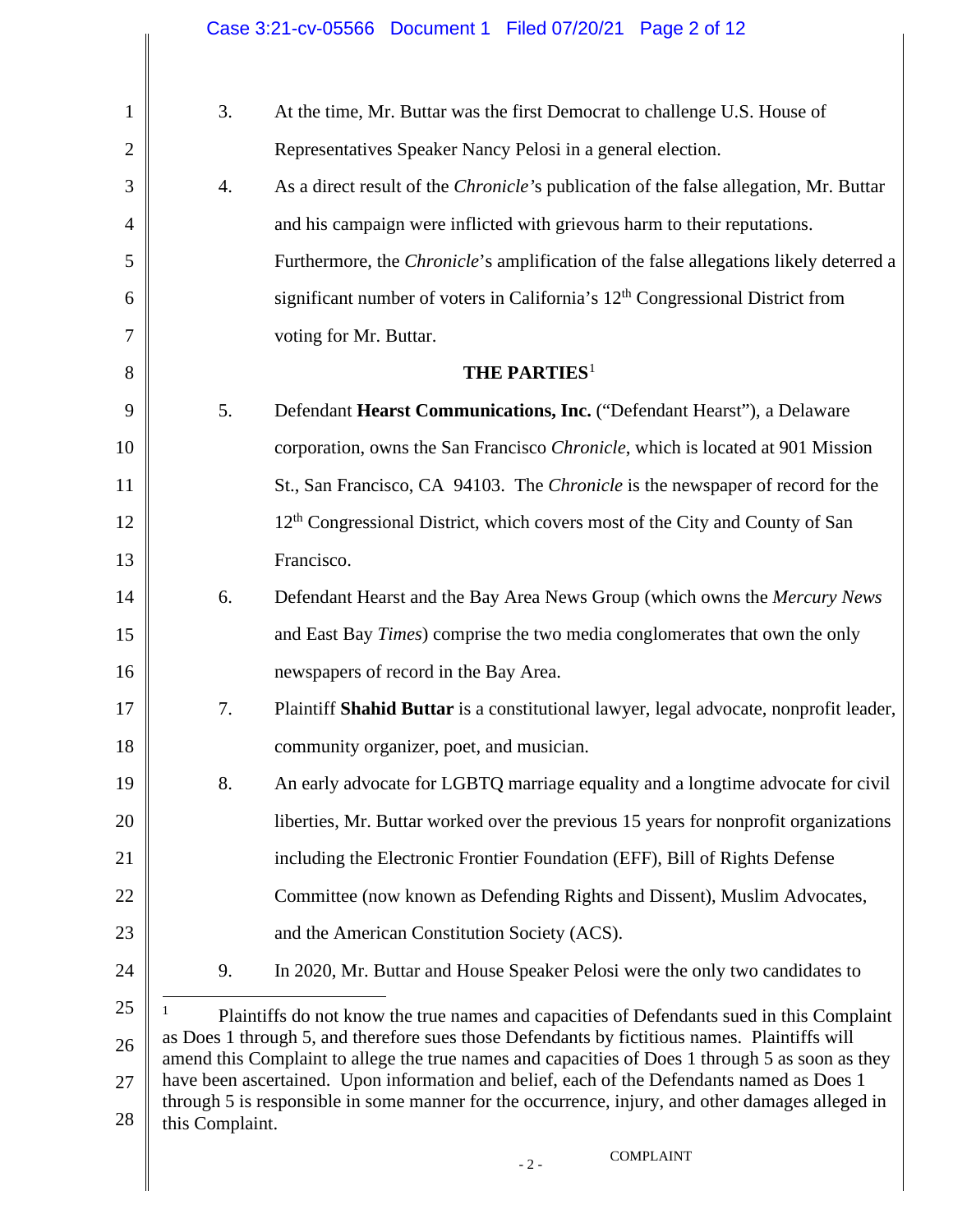<span id="page-2-0"></span>

| 1              |     | qualify for the Nov. 3, 2020 general election for California's $12th$ Congressional                                                                                            |
|----------------|-----|--------------------------------------------------------------------------------------------------------------------------------------------------------------------------------|
| $\overline{2}$ |     | District.                                                                                                                                                                      |
| 3              | 10. | A British immigrant of Pakistani descent, Mr. Buttar grew up in the Midwest. He                                                                                                |
| $\overline{4}$ |     | first came to the Bay Area in 2000 to study law at Stanford Law School, from                                                                                                   |
| 5              |     | which he received his law degree in 2003.                                                                                                                                      |
| 6              | 11. | To date, no immigrant, Muslim, or person of color like Mr. Buttar has represented                                                                                              |
| 7              |     | California's 12 <sup>th</sup> Congressional District.                                                                                                                          |
| 8              | 12. | Mr. Buttar intends to run again as a candidate in the 2022 Congressional election.                                                                                             |
| 9              | 13. | Plaintiff Shahid Buttar for Congress Committee ("Buttar for Congress"), an                                                                                                     |
| 10             |     | unincorporated organization headquartered in San Francisco, constituted Mr.                                                                                                    |
| 11             |     | Buttar's Congressional campaign for the 2020 Congressional election, and                                                                                                       |
| 12             |     | constitutes Mr. Buttar's campaign for the 2022 Congressional election.                                                                                                         |
| 13             |     | <b>JURISDICTION AND VENUE</b>                                                                                                                                                  |
| 14             | 14. | This Court has jurisdiction over this action pursuant to 28 U.S.C. §1332 (diversity                                                                                            |
| 15             |     | jurisdiction). Venue is proper in this judicial district pursuant to 28 U.S.C. §1391,                                                                                          |
| 16             |     | for Defendant Hearst, in its capacity as owner of the Chronicle, is subject to                                                                                                 |
| 17             |     | personal jurisdiction in this judicial district.                                                                                                                               |
| 18             |     | THE DEFAMATORY CHRONICLE ARTICLE                                                                                                                                               |
| 19             | 15. | The Chronicle's Original Piece. On <b>July 22, 2020</b> , the Chronicle published an                                                                                           |
| 20             |     | article (the "Original Piece") in its print edition under the headline, "Shahid Buttar,                                                                                        |
| 21             |     | Nancy Pelosi's Election Opponent, Accused of Sex Harassment". <sup>2</sup> Chronicle                                                                                           |
| 22             |     | reporter Joe Garofoli wrote the Original Piece.                                                                                                                                |
| 23             | 16. | The Original Piece was based on a self-published <i>Medium</i> post in which a former                                                                                          |
| 24             |     | acquaintance (Elizabeth Croydon) alleged that Mr. Buttar had sexually harassed                                                                                                 |
| 25             |     |                                                                                                                                                                                |
| 26             | 2   | Joe Garofoli, "Shahid Buttar, Nancy Pelosi's Election Opponent, Accused of Sex                                                                                                 |
| 27             |     | Harassment", San Francisco Chronicle, July 22, 2020, at B4, online version available at<br>https://www.sfchronicle.com/politics/article/Shahid-Buttar-Nancy-Pelosi-s-election- |
| 28             |     | 15424675.php (last visited July 17, 2021).                                                                                                                                     |
|                |     | <b>COMPLAINT</b><br>$-3-$                                                                                                                                                      |
|                |     |                                                                                                                                                                                |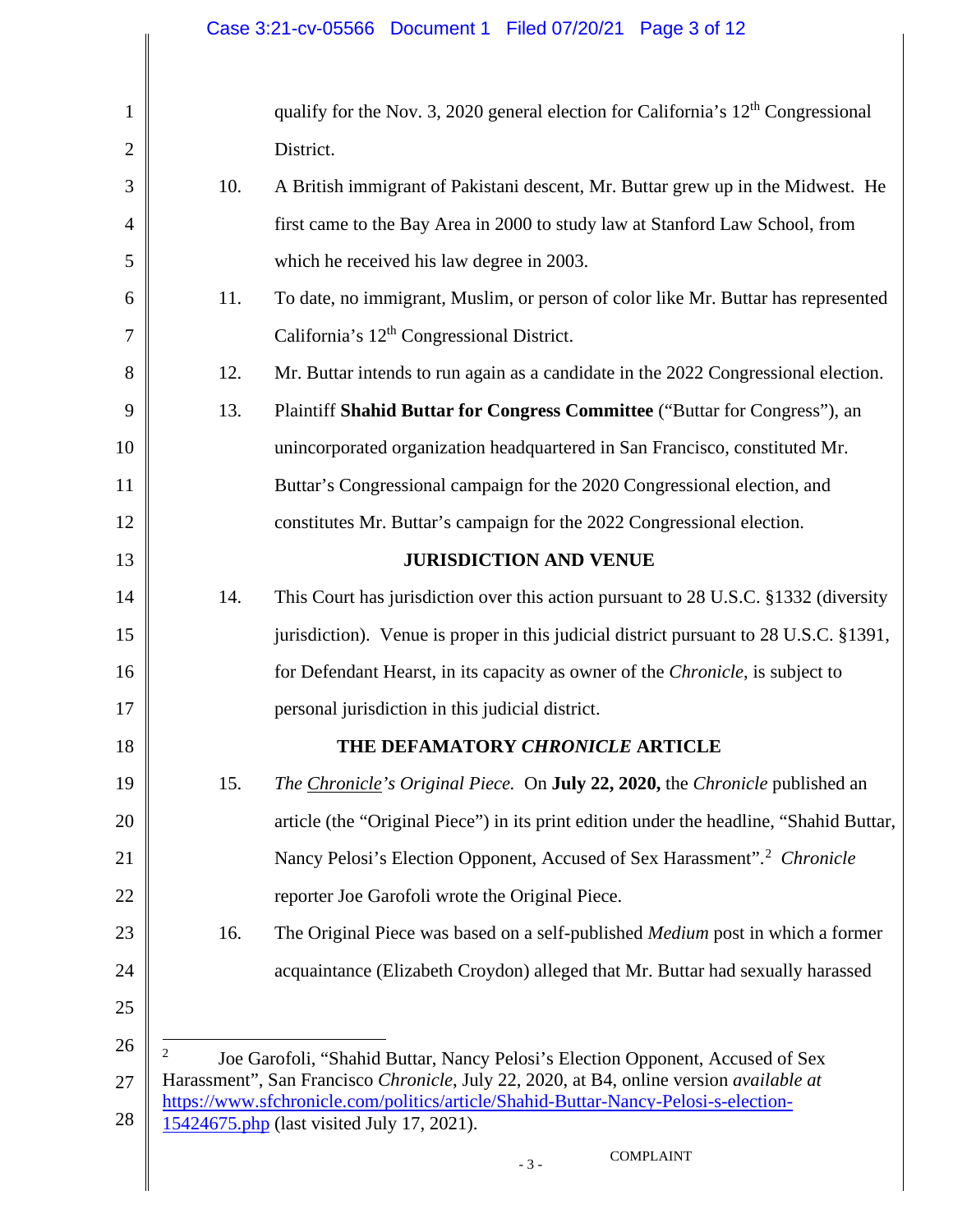her.[3](#page-3-0)

<span id="page-3-2"></span><span id="page-3-1"></span><span id="page-3-0"></span>

| 1              |        | her. <sup>3</sup>                                                                                                                                                                                                                       |
|----------------|--------|-----------------------------------------------------------------------------------------------------------------------------------------------------------------------------------------------------------------------------------------|
| $\overline{2}$ | 17.    | The previous afternoon (July 21, 2020), Chronicle reporter Joe Garofoli                                                                                                                                                                 |
| 3              |        | demanded that Buttar for Congress provide a response to Ms. Croydon's                                                                                                                                                                   |
| $\overline{4}$ |        | allegations in less than two hours.                                                                                                                                                                                                     |
| 5              | 18.    | Within two hours, Buttar for Congress promptly emailed Mr. Garofoli a statement                                                                                                                                                         |
| 6              |        | from Mr. Buttar that denied Ms. Croydon's claims.                                                                                                                                                                                       |
| 7              | 19.    | Based on the text of the Original Piece, it does not appear that Mr. Garofoli                                                                                                                                                           |
| 8              |        | interviewed Ms. Croydon before the Original Piece was published.                                                                                                                                                                        |
| 9              | 20.    | In other words, the <i>Chronicle</i> published the Original Piece – even though its                                                                                                                                                     |
| 10             |        | reporter had interviewed <i>neither</i> Ms. Croydon nor Mr. Buttar regarding Ms.                                                                                                                                                        |
| 11             |        | Croydon's allegations against Mr. Buttar.                                                                                                                                                                                               |
| 12             | 21.    | Buttar for Congress Notifies the Chronicle of Ms. Croydon's Prior False Claims.                                                                                                                                                         |
| 13             |        | In an email sent at $8:30$ pm that same evening, $4$ Buttar for Congress representative                                                                                                                                                 |
| 14             |        | Patricia Brooks notified Mr. Garofoli that Ms. Croydon had not only made a false                                                                                                                                                        |
| 15             |        | claim about Mr. Buttar, but had made false claims about the husband of another                                                                                                                                                          |
| 16             |        | person:                                                                                                                                                                                                                                 |
| 17<br>18       |        | We do have some people who can speak about [Mr. Buttar's] character and<br>other claims [Ms. Croydon] has made in the past that are $false$ - including                                                                                 |
| 19             |        | one who alleges that she also made false claims about her husband. Would<br>you want to speak with them? We are reluctant to attack her character out<br>of respect to survivors  but they are willing to speak with you." <sup>5</sup> |
| 20             | 22.    | Ms. Brooks offered to put Mr. Garofoli in touch with those individuals – including                                                                                                                                                      |
| 21             |        | one person (Dr. Margaret Flowers, M.D.) who alleged that Ms. Croydon had made                                                                                                                                                           |
| 22             |        | false claims about her husband.                                                                                                                                                                                                         |
| 23             | 23.    | However, Mr. Garofoli chose not to interview <i>any</i> of those individuals, including                                                                                                                                                 |
| 24             |        | Dr. Margaret Flowers, M.D. and Martine Zundmanis.                                                                                                                                                                                       |
| 25             | 3      |                                                                                                                                                                                                                                         |
| 26             |        | Elizabeth Croyden, self-published Medium post, July 21, 2020, available at<br>https://medium.com/@elizabethcroydon/shahid-buttar-repeatedly-sexually-harassed-me-                                                                       |
| 27<br>28       | 4<br>5 | 1a23f22924dd (last visited July 17, 2021).<br>All times reflect Pacific Standard Time (PST).<br>Italics added.                                                                                                                          |
|                |        | <b>COMPLAINT</b><br>$-4-$                                                                                                                                                                                                               |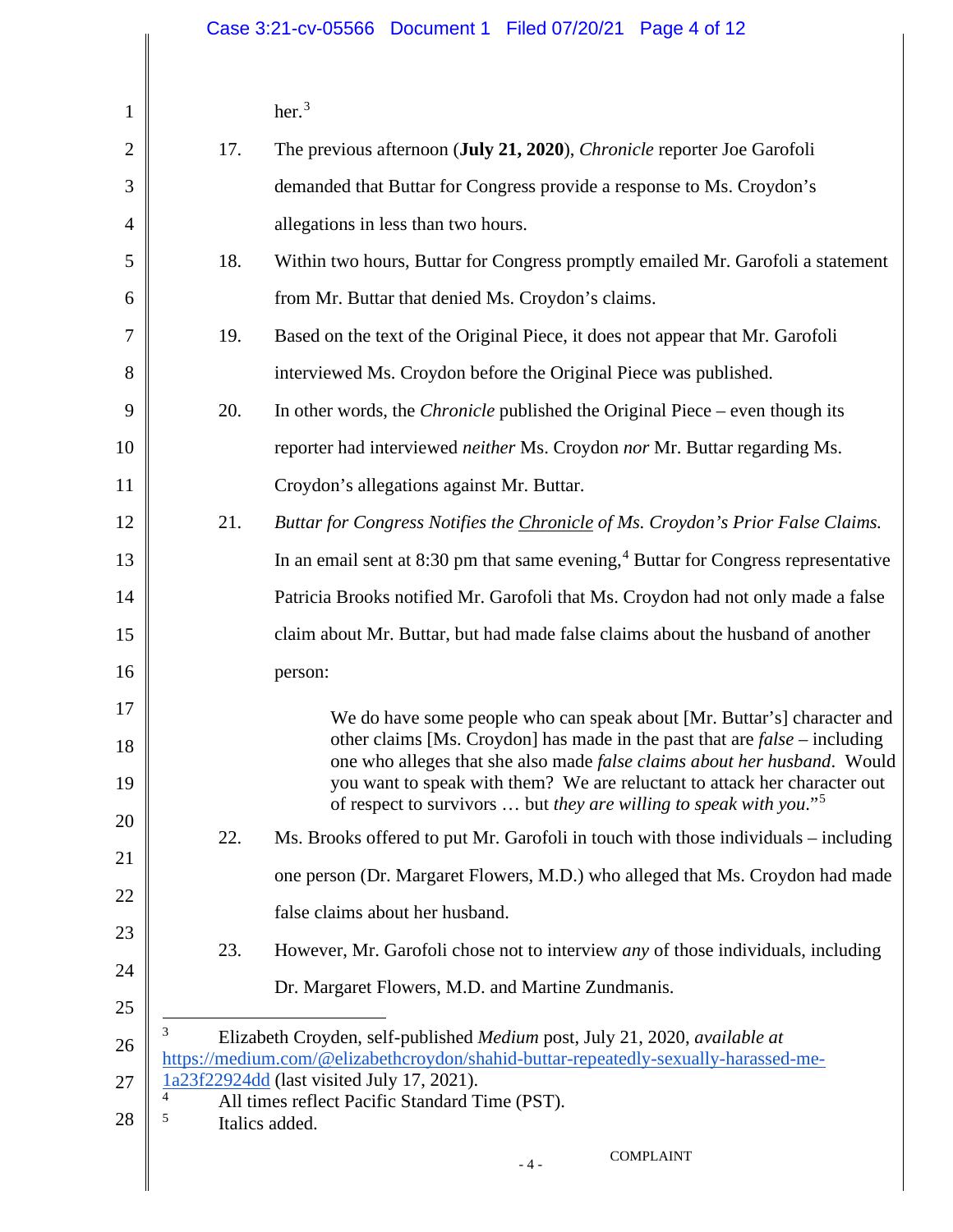<span id="page-4-1"></span><span id="page-4-0"></span>

| $\mathbf{1}$   | 24. | Both Dr. Flowers and Ms. Zundmanis knew both Mr. Buttar and Ms. Croydon                                                                                                                                                                                          |
|----------------|-----|------------------------------------------------------------------------------------------------------------------------------------------------------------------------------------------------------------------------------------------------------------------|
| $\overline{2}$ |     | during the 2000s, the period when Ms. Croydon alleged that Mr. Buttar had                                                                                                                                                                                        |
| 3              |     | purportedly harassed her.                                                                                                                                                                                                                                        |
| $\overline{4}$ | 25. | According to Dr. Flowers, Ms. Croydon falsely accused Dr. Flowers' husband                                                                                                                                                                                       |
| 5              |     | Kevin Zeese of sexual assault in 2006, the same year he was a Maryland candidate                                                                                                                                                                                 |
| 6              |     | for the U.S. Senate.                                                                                                                                                                                                                                             |
| 7              | 26. | According to Ms. Zundmanis, there is no merit to Ms. Croydon's allegations                                                                                                                                                                                       |
| 8              |     | regarding Mr. Buttar. Ms. Zundmanis has observed previous instances where Ms.                                                                                                                                                                                    |
| 9              |     | Croydon false accused progressive political activists of sexual harassment –                                                                                                                                                                                     |
| 10             |     | including an activist who worked at a prominent environmental organization and                                                                                                                                                                                   |
| 11             |     | suffered grave harm as a result.                                                                                                                                                                                                                                 |
| 12             | 27. | The Bay Area Reporter Article Discussing Ms. Croydon's Credibility. That same                                                                                                                                                                                    |
| 13             |     | evening (July 21, 2020), the <i>Bay Area Reporter</i> – which interviewed both Dr.                                                                                                                                                                               |
| 14             |     | Flowers and Ms. Zundmanis – published an article (the "B.A.R. article") $6$ that                                                                                                                                                                                 |
| 15             |     | included their accounts regarding Ms. Croydon's claims.                                                                                                                                                                                                          |
| 16             | 28. | In relevant part, the B.A.R. article stated:                                                                                                                                                                                                                     |
| 17             |     | Two women who knew Buttar in the 2000s told the B.A.R. that there was                                                                                                                                                                                            |
| 18<br>19       |     | no credibility to what Croydon alleges occurred. Martine Zundmanis, who<br>met Buttar in 2004 while working together on civil rights issues, said there<br>is "absolutely no merit" to Croydon's claims.                                                         |
| 20             |     | "I think in context of the progress victims and survivors have made as a                                                                                                                                                                                         |
| 21             |     | result of the #MeToo movement, to have someone as ethical and with so<br>much integrity as Shahid to be attacked with <i>lies</i> like this is just                                                                                                              |
| 22             |     | disgusting," she said.                                                                                                                                                                                                                                           |
| 23             |     | Dr. Margaret Flowers, on Twitter and in a phone interview with the                                                                                                                                                                                               |
| 24             |     | B.A.R., said Croydon had <i>falsely accused</i> her partner, attorney Kevin<br>Zeese, of sexual assault in 2006. "It is really sad she is given any                                                                                                              |
| 25             |     | credibility," said Flowers. "I have known Shahid for at least a decade; I<br>have a lot of respect for him."7                                                                                                                                                    |
| 26<br>27<br>28 | 6   | Matthew S. Bajko, "Political Notebook: Pelosi Challenger Buttar Accused of Sexual<br>Harassment, Misogyny", Bay Area Reporter, July 21, 2020, available at<br>https://www.ebar.com/news/latest_news/295177 (last visited July 17, 2021).<br>Id. (italics added). |
|                |     | <b>COMPLAINT</b><br>$-5-$                                                                                                                                                                                                                                        |
|                |     |                                                                                                                                                                                                                                                                  |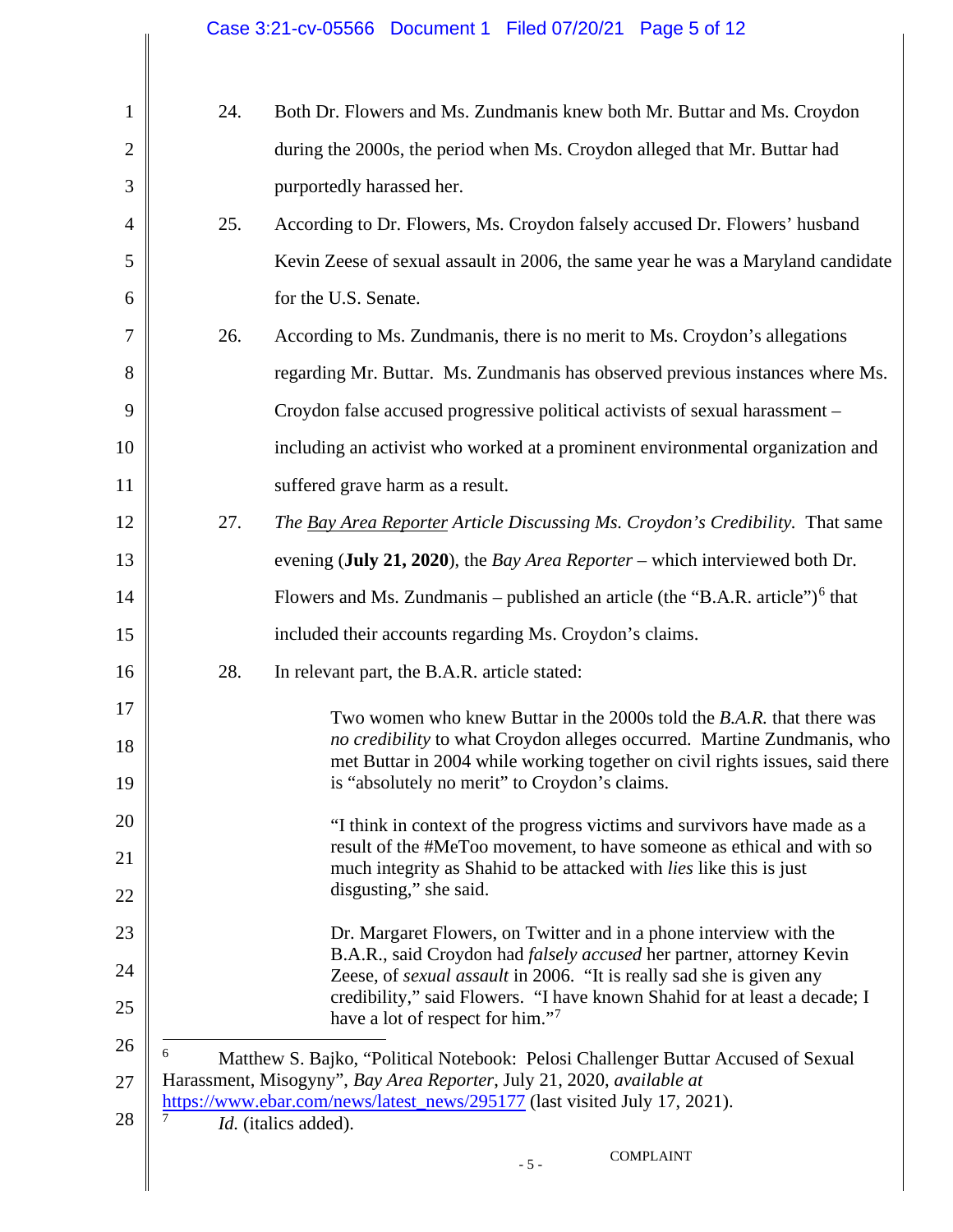| 1              | 29. | At 5:44 am the next morning (July 22, 2020), Buttar for Congress' Patricia Brooks              |
|----------------|-----|------------------------------------------------------------------------------------------------|
| $\overline{2}$ |     | sent an email to the Chronicle's Joe Garofoli.                                                 |
| 3              | 30. | In her email, Ms. Brooks again stated that (1) Ms. Croydon's allegations about Mr.             |
| 4              |     | Buttar were false, and (2) "a number of voices" had been "left out" from the                   |
| 5              |     | Chronicle's story. To that end, Ms. Brooks requested that the Chronicle correct                |
| 6              |     | the Original Piece by, <i>inter alia</i> , interviewing individuals "closer to this situation" |
| 7              |     | (such as Dr. Flowers or Ms. Zundmanis).                                                        |
| 8              | 31. | In response, the <i>Chronicle</i> failed to correct or otherwise revise the Original Piece.    |
| 9              |     | Instead, in a July 22, 2020 email, Mr. Garofoli invited Ms. Brooks to submit an                |
| 10             |     | opinion (op-ed) piece to the <i>Chronicle</i> .                                                |
| 11             | 32. | Within a matter of hours, Buttar for Congress submitted an opinion piece to the                |
| 12             |     | <i>Chronicle.</i> However, the <i>Chronicle</i> refused to publish it in the interest of       |
| 13             |     | "fairness".                                                                                    |
| 14             | 33. | Author Chris Sampson's Email to the Chronicle regarding Ms. Croydon's                          |
| 15             |     | <i>Credibility.</i> The next day (July 23, 2020) at 4:22 pm, Mr. Garofoli and two other        |
| 16             |     | <i>Chronicle</i> employees received an email from Chris Sampson, a national security           |
| 17             |     | expert.                                                                                        |
| 18             | 34. | In that email, Mr. Sampson stated that Ms. Croydon was a "pathological liar" who               |
| 19             |     | had "harassed" one of his friends "repeatedly in private texts to the point of [his]           |
| 20             |     | friend considering suicide."                                                                   |
| 21             | 35. | Mr. Sampson further stated that he had "no association" with Mr. Buttar and had                |
| 22             |     | "never talked with him." Mr. Sampson also stated that he contacted Buttar for                  |
| 23             |     | Congress when he "saw [Ms. Croydon's] accusation".                                             |
| 24             | 36. | Mr. Sampson ended his email by expressing his disappointment with the                          |
| 25             |     | Chronicle:                                                                                     |
| 26             |     | You had a duty to tell the readers the truth.                                                  |
| 27             |     | You should do a better job in the future or consider your reputation                           |
| 28             |     | destroyed.                                                                                     |
|                |     | <b>COMPLAINT</b><br>$-6-$                                                                      |
|                |     |                                                                                                |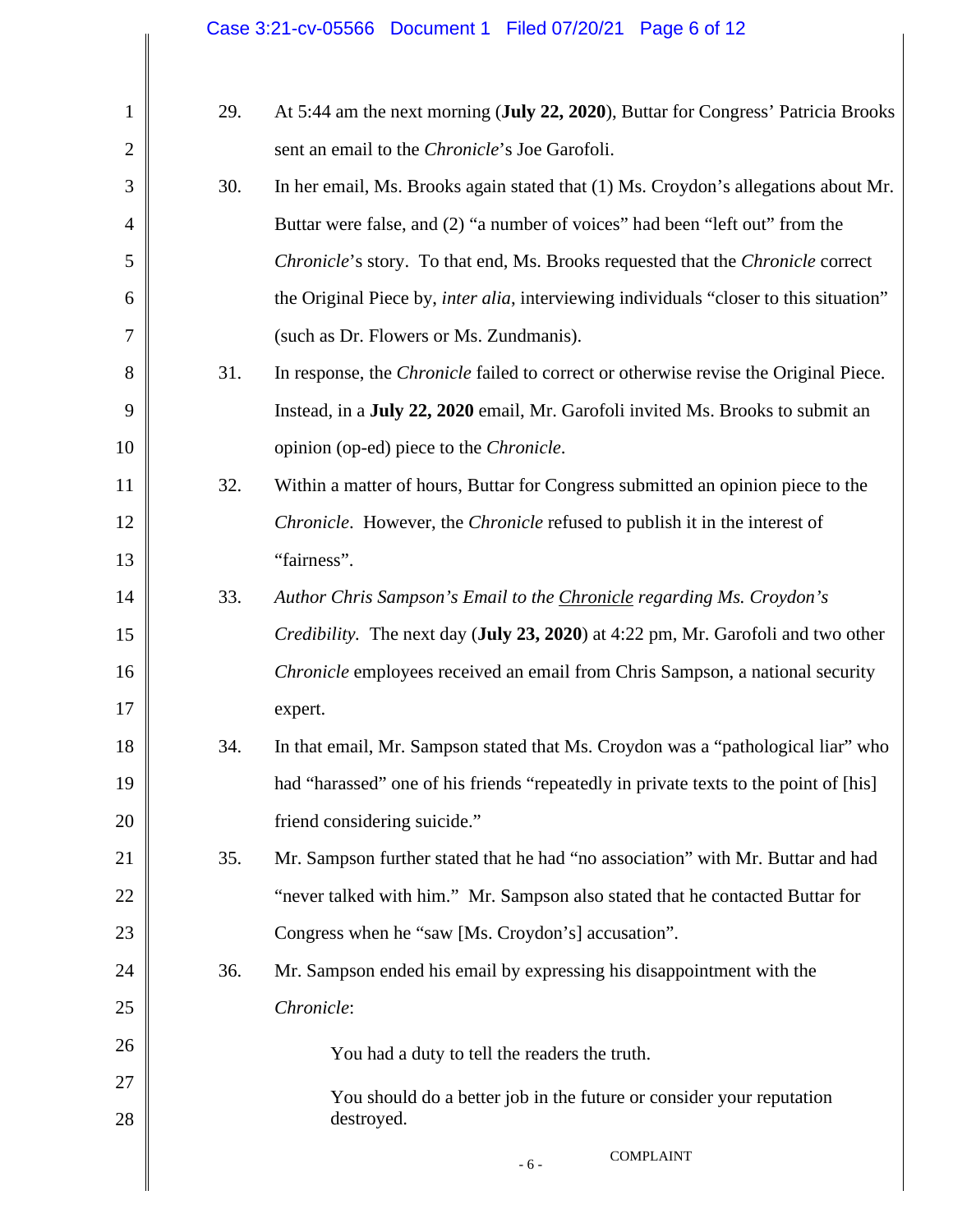## <span id="page-6-2"></span><span id="page-6-1"></span><span id="page-6-0"></span>1 2 3 4 5 6 7 8 9 10 11 12 13 14 15 16 17 18 19 20 21 22 23 24 25 26 27 28 - 7 - COMPLAINT **OTHER PUBLISHED ARTICLES EXAMINING MS. CROYDON'S CREDIBILITY** 37. On **July 23, 2020,** the day after the Original Piece was published, the *Intercept*  covered Ms. Croydon's allegations. Significantly, the *Intercept* expressly stated that a number of individuals had questioned Ms. Croydon's credibility: "The *Intercept* has spoken to several people who recounted having disturbing interactions with Croydon that caused them to question her credibility."[8](#page-6-0) 38. *The Open Letter Regarding Ms. Croydon's Credibility.* The next day (**July 24, 2020**), the *Independent Political Report* published an open letter (the "Open Letter"), in which 17 individuals (including Dr. Flowers and Ms. Zundmanis) expressed deep concern regarding Ms. Croydon's credibility and described her history of false allegations against political activists: The accuser [Ms. Croydon] is well known in the D.C. social-justice community. Unfortunately, this troubled individual has a long history of fabricating attacks against innocent people. A review of litigation she has filed in various jurisdictions would likely yield a revealing picture to an enterprising journalist. She has engaged in *late-night phone harassment campaigns, false allegations, and physical threats* against numerous individuals over the years. She is NOT a credible witness against this promising progressive leader."[9](#page-6-1) 39. Two months later (**Sept. 25, 2020**), after conducting a follow-up investigation, the *Intercept* delivered a definitive, sobering conclusion regarding Ms. Croydon's allegations about Mr. Buttar: "Yet Croydon's claims *have not been borne out*. The Intercept was *not able to corroborate Croydon's allegations* and has interviewed multiple sources who recounted having disturbing interactions with her that *caused them to question her credibility*."[10](#page-6-2) 8 Akela Lacy, *Intercept*, July 23, 2020 "Shahid Buttar's Bid to Unseat Nancy Pelosi Roiled by Staff Mistreatment", *available at* [https://theintercept.com/2020/07/23/shahid-buttar-campaign](https://theintercept.com/2020/07/23/shahid-buttar-campaign-allegations/)[allegations/](https://theintercept.com/2020/07/23/shahid-buttar-campaign-allegations/) (last visited July 17, 2021). 9 "DC Activists Support Shahid Buttar, Call Accuser Troubled Person with History of Accusations" (italics added), *Independent Political Report*, July 24, 2020, *available at* [https://independentpoliticalreport.com/2020/07/dc-activists-support-shahid-buttar-call-accuser](https://independentpoliticalreport.com/2020/07/dc-activists-support-shahid-buttar-call-accuser-troubled-person-with-history-of-false-accusations/)[troubled-person-with-history-of-false-accusations/](https://independentpoliticalreport.com/2020/07/dc-activists-support-shahid-buttar-call-accuser-troubled-person-with-history-of-false-accusations/) (last visited July 17, 2021). Akela Lacy, *Intercept*, Sept. 25, 2020, "Shahid Buttar's Bid to Unseat Nancy Pelosi Roiled by Staff Mistreatment", *available at* [https://theintercept.com/2020/09/25/shahid-buttar-](https://theintercept.com/2020/09/25/shahid-buttar-dsa-san-francisco-allegations/)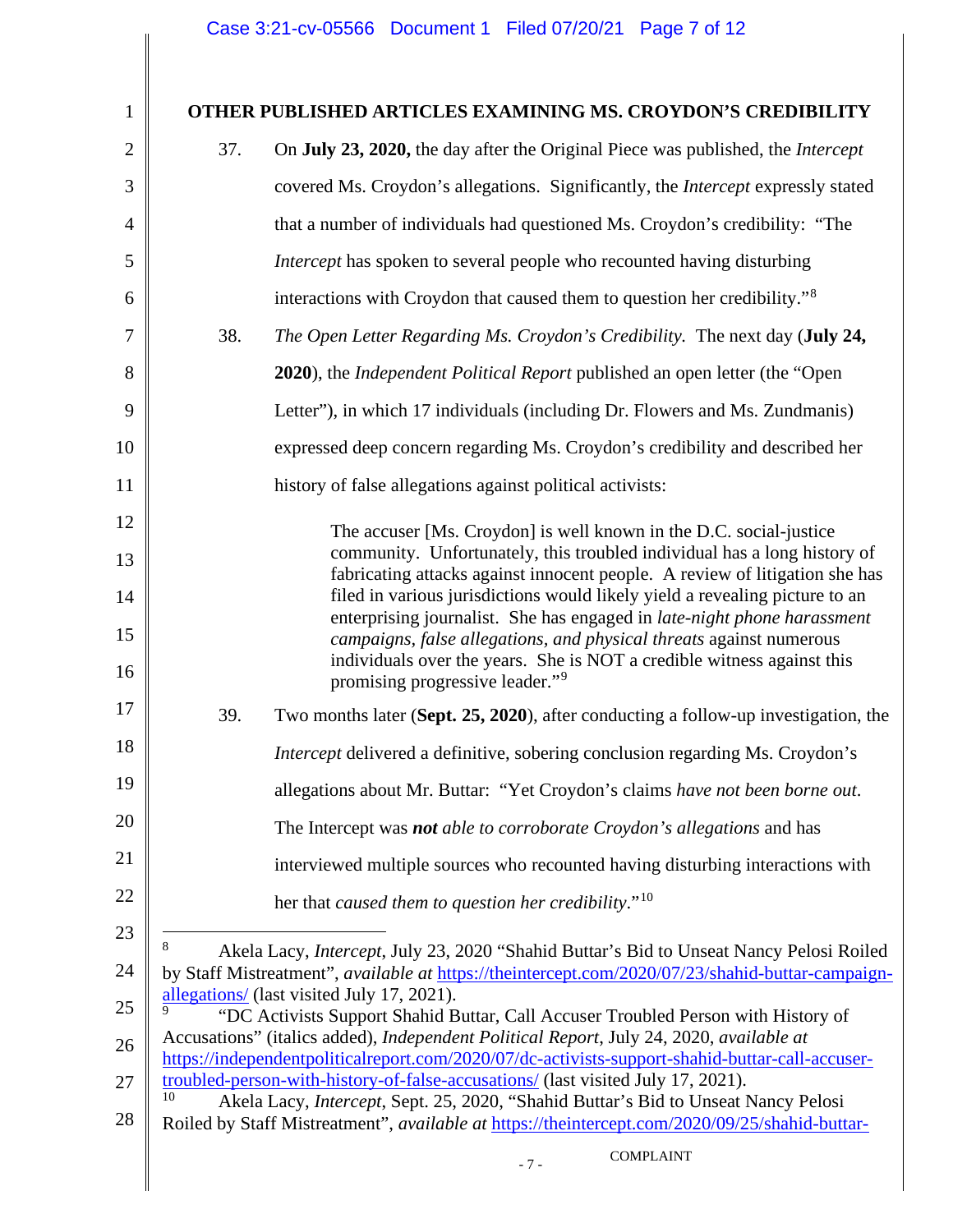<span id="page-7-0"></span>

| $\mathbf{1}$   | 40.       | The <i>Intercept</i> 's Sept. 25, 2020 findings prompted it to update its original, July 23, |
|----------------|-----------|----------------------------------------------------------------------------------------------|
| $\overline{2}$ |           | 2020 article. Specifically, the <i>Intercept</i> placed an "editor's note" in a prominent    |
| 3              |           | position at the top of the article text. <sup>11</sup>                                       |
| $\overline{4}$ |           | THE CHRONICLE'S SECOND PIECE ON MS. CROYDON'S ALLEGATIONS                                    |
| 5              | 41.       | On July 25, 2020, the <i>Chronicle</i> published a follow-up piece (the "Follow-Up"          |
| 6              |           | Piece"), also written by Mr. Garofoli, regarding Ms. Croydon's allegations.                  |
| 7              | 42.       | Although it quoted individuals who defended Mr. Buttar's ethics and integrity, the           |
| 8              |           | Follow-Up Piece was misleading in two major ways. First, it portrayed those                  |
| 9              |           | individuals as Mr. Buttar's friends, when they are fiercely independent political            |
| 10             |           | activists.                                                                                   |
| 11             | 43.       | Second, even though Mr. Garofoli had been apprised by Dr. Flowers, Ms.                       |
| 12             |           | Zundmanis, other signatories of the Open Letter, and Mr. Sampson that Ms.                    |
| 13             |           | Croydon had a long history of false accusations against political activists                  |
| 14             |           | (including Kevin Zeese, a federal candidate), the Follow-Up Piece failed to                  |
| 15             |           | disclose that highly relevant history to <i>Chronicle</i> readers.                           |
| 16             | 44.       | To make matters worse, the Follow-Up Piece did not even provide a hyperlink to               |
| 17             |           | the Open Letter. As a result, <i>Chronicle</i> readers were deprived of the opportunity      |
| 18             |           | to decide for themselves whether the <i>Chronicle</i> had accurately reported the content    |
| 19             |           | of the Open Letter.                                                                          |
| 20             | 45.       | In stark contrast, both the <i>Chronicle</i> 's Original Piece and Follow-Up Piece had       |
| 21             |           | provided hyperlinks to Ms. Croydon's false, self-published Medium allegations.               |
| 22             |           | THE AFTERMATH                                                                                |
| 23             | 46.       | The Chronicle has never published a piece like the Original Piece about a White              |
| 24             |           | male candidate for office.                                                                   |
| 25             | 47.       | Had Mr. Buttar been a White male, rather than an immigrant Muslim, the                       |
| 26             |           | Chronicle would not have recklessly rushed to publish the Original Piece, much               |
| 27             |           |                                                                                              |
| 28             | 11<br>Id. | dsa-san-francisco-allegations/ (last visited July 18, 2021) (italics and bold print added).  |
|                |           | <b>COMPLAINT</b><br>- 8 -                                                                    |
|                |           |                                                                                              |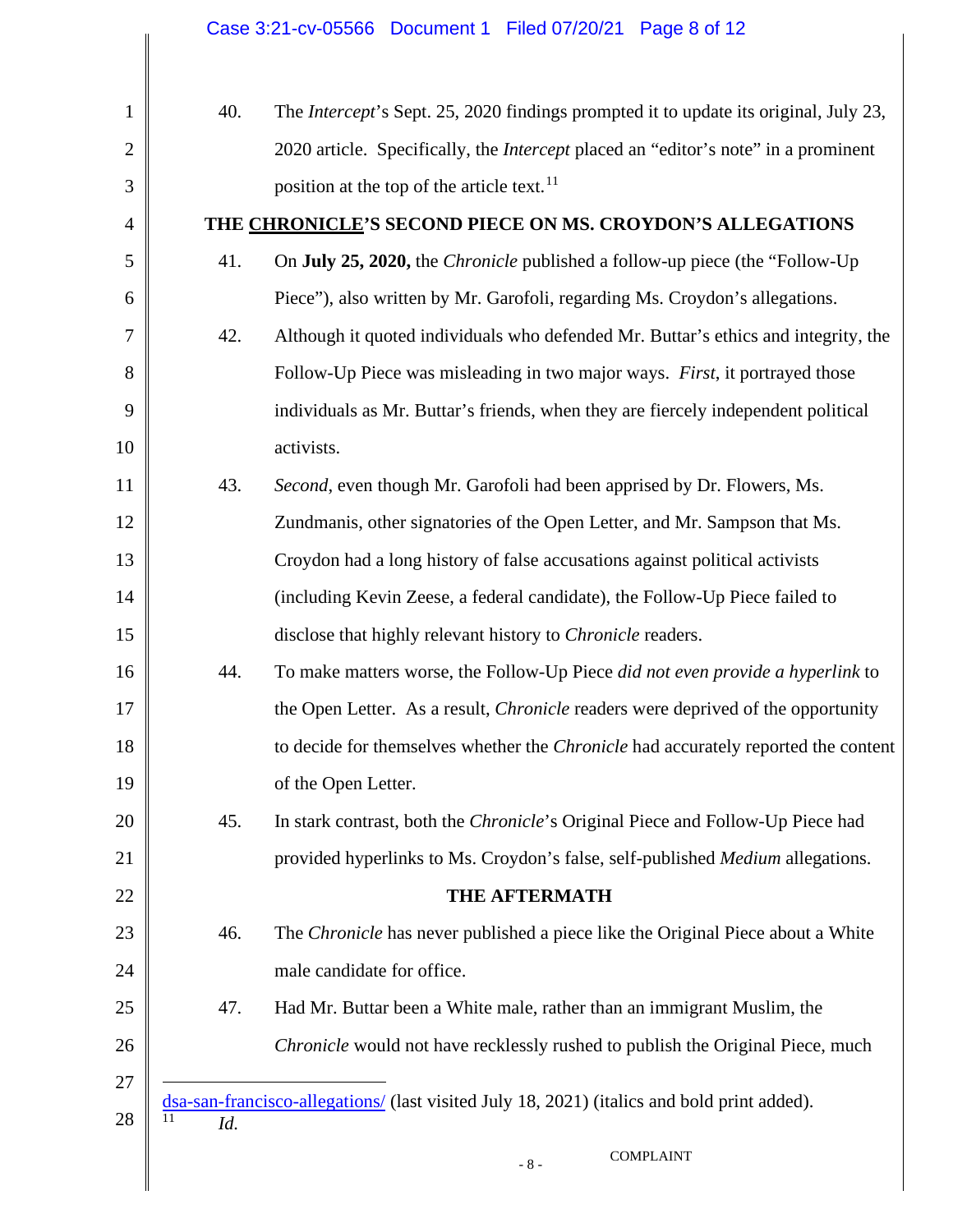| $\mathbf{1}$   |     | less publish it. Instead, the <i>Chronicle</i> would have thoroughly investigated whether |
|----------------|-----|-------------------------------------------------------------------------------------------|
| $\overline{2}$ |     | or not Ms. Croydon's allegations were credible.                                           |
| 3              | 48. | The Chronicle's publication of the Original Piece delivered crippling blows to Mr.        |
| $\overline{4}$ |     | Buttar's insurgent campaign against House Speaker Pelosi, who defeated Mr.                |
| 5              |     | Buttar on Nov. 3, 2020.                                                                   |
| 6              | 49. | Ms. Croydon's false accusations were immediately and consistently seized upon             |
| 7              |     | by critics across the political spectrum – including K-Hive, an organized network         |
| 8              |     | of certain supporters of Vice President Kamala Harris. To this day, voices                |
| 9              |     | associated with K-Hive continue to actively promote Ms. Croydon's false                   |
| 10             |     | allegations that were amplified by the <i>Chronicle</i> 's Original Piece.                |
| 11             | 50. | Indeed, taking the cue from San Francisco's only newspaper of record, local media         |
| 12             |     | outlets such as the San Francisco Bay Guardian, 48 Hills, and Mission Local               |
| 13             |     | published their own stories that referenced Ms. Croydon's false allegations.              |
| 14             | 51. | As a result, Mr. Buttar and Buttar for Congress suffered lasting, grievous harm.          |
| 15             |     | The false allegations in the Original Piece recklessly and unjustly smeared Mr.           |
| 16             |     | Buttar's ethics and integrity, harmed his professional livelihood and personal            |
| 17             |     | relationships, slashed his speaking and writing opportunities, and gravely damaged        |
| 18             |     | the public's perception of his fitness to hold political office.                          |
| 19             | 52. | Mr. Buttar's campaigns and legislative vision are animated by constitutional              |
| 20             |     | concerns about corporate corruption in Congress and unconstitutional                      |
| 21             |     | Congressional deference to executive-branch abuses of human rights across the             |
| 22             |     | United States and the globe.                                                              |
| 23             | 53. | The grievous harm inflicted upon Mr. Buttar and Buttar for Congress set back each         |
| 24             |     | of those issues that he and his supporters had sought to address. Because he was          |
| 25             |     | forced to respond to false, disingenuous smears amplified by San Francisco's only         |
| 26             |     | newspaper of record, Mr. Buttar was effectively deprived of the ability to speak          |
| 27             |     | publicly about two critical issues amidst a global pandemic and ominous wildfires:        |
| 28             |     | healthcare policy and climate justice.                                                    |
|                |     | <b>COMPLAINT</b><br>$-9-$                                                                 |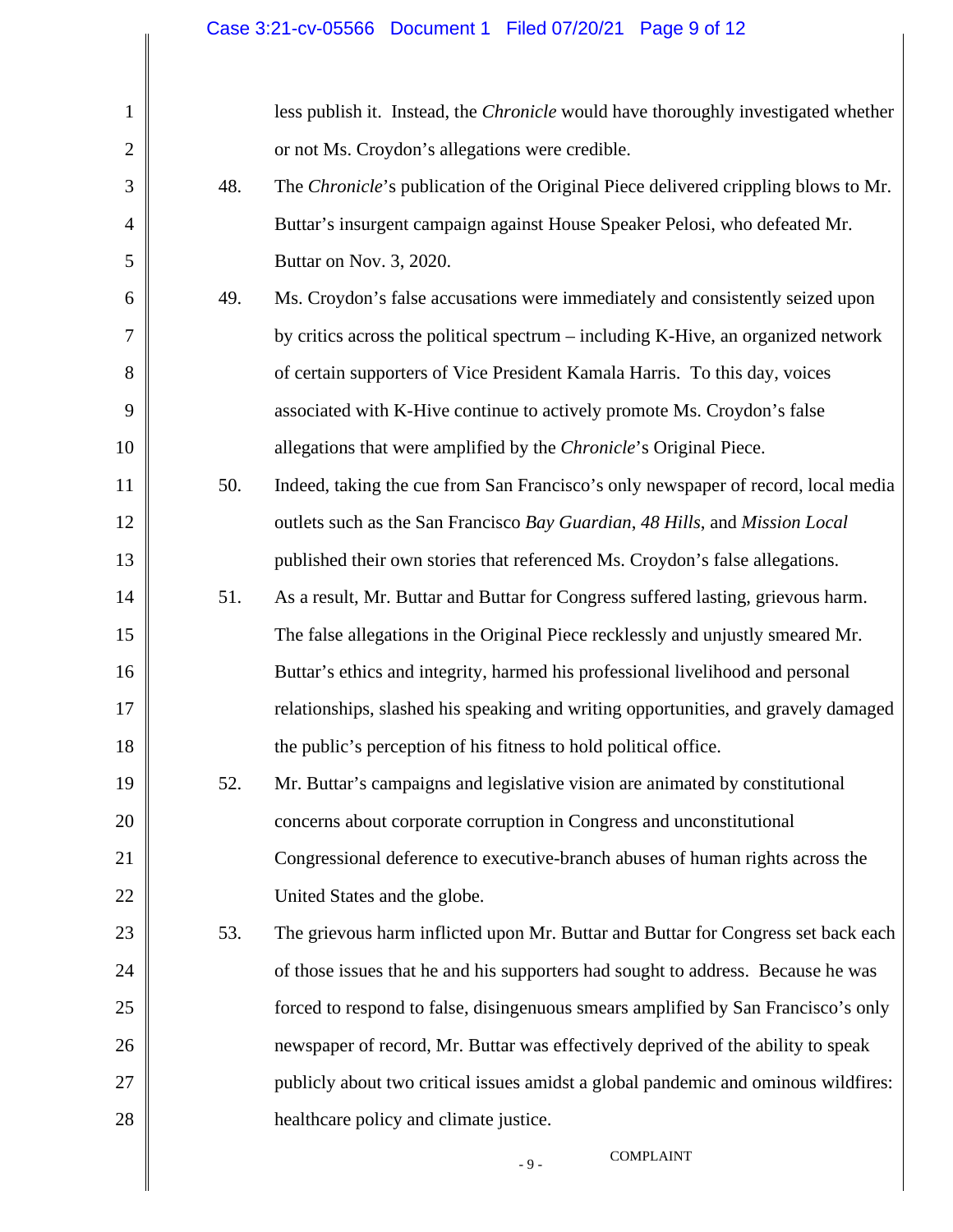| $\mathbf{1}$   | 54. | The Chronicle's publication of Ms. Croydon's false allegations misled voters in a           |
|----------------|-----|---------------------------------------------------------------------------------------------|
| $\overline{2}$ |     | federal election. Against such a backdrop, the Chronicle's defamation of Mr.                |
| 3              |     | Buttar undermined Mr. Buttar, the integrity of our elections, and our very                  |
| 4              |     | democracy.                                                                                  |
| 5              |     | <b>COUNT1</b>                                                                               |
| 6              |     | Defamation at Common Law and Cal. Civil Code §45 (Libel)                                    |
| 7              |     | Against Defendant Hearst Communications, Inc.                                               |
| 8              | 55. | The foregoing allegations are hereby incorporated by reference.                             |
| 9              | 56. | The Chronicle is liable for defamation per se, for it published Ms. Croydon's false         |
| 10             |     | allegations that Mr. Buttar sexually harassed her.                                          |
| 11             | 57. | The Chronicle published Ms. Croydon's false allegations with actual malice, for it          |
| 12             |     | (a) knew the falsity of Ms. Croydon's allegations, or (b) recklessly disregarded the        |
| 13             |     | falsity of Ms. Croydon's allegations.                                                       |
| 14             | 58. | After giving Buttar for Congress less than two hours to respond to Ms. Croydon's            |
| 15             |     | false allegations, the <i>Chronicle</i> then failed to contact individuals like Dr. Flowers |
| 16             |     | and Ms. Zundmanis – even after it was told that those individuals would have                |
| 17             |     | provided details of Ms. Croydon's history of lobbing false allegations (including           |
| 18             |     | her claim that Dr. Flowers' husband had sexually assaulted her) against one federal         |
| 19             |     | candidate and other political activists.                                                    |
| 20             | 59. | Subsequently, even though Mr. Garofoli had been apprised by Dr. Flowers, Ms.                |
| 21             |     | Zundmanis, over a dozen other signatories of the Open Letter, and Mr. Sampson               |
| 22             |     | that Ms. Croydon had a long history of false accusations against political activists        |
| 23             |     | (including Kevin Zeese, a federal candidate), the Follow-Up Piece did not disclose          |
| 24             |     | that highly relevant history to Chronicle readers.                                          |
| 25             | 60. | The Chronicle's published Ms. Croydon's false allegations without justification or          |
| 26             |     | privilege.                                                                                  |
| 27             | 61. | Mr. Buttar and Buttar for Congress suffered lasting, grievous harm. The false               |
| 28             |     | allegations in the Original Piece recklessly and unjustly smeared Mr. Buttar's              |
|                |     | <b>COMPLAINT</b><br>$-10-$                                                                  |
|                |     |                                                                                             |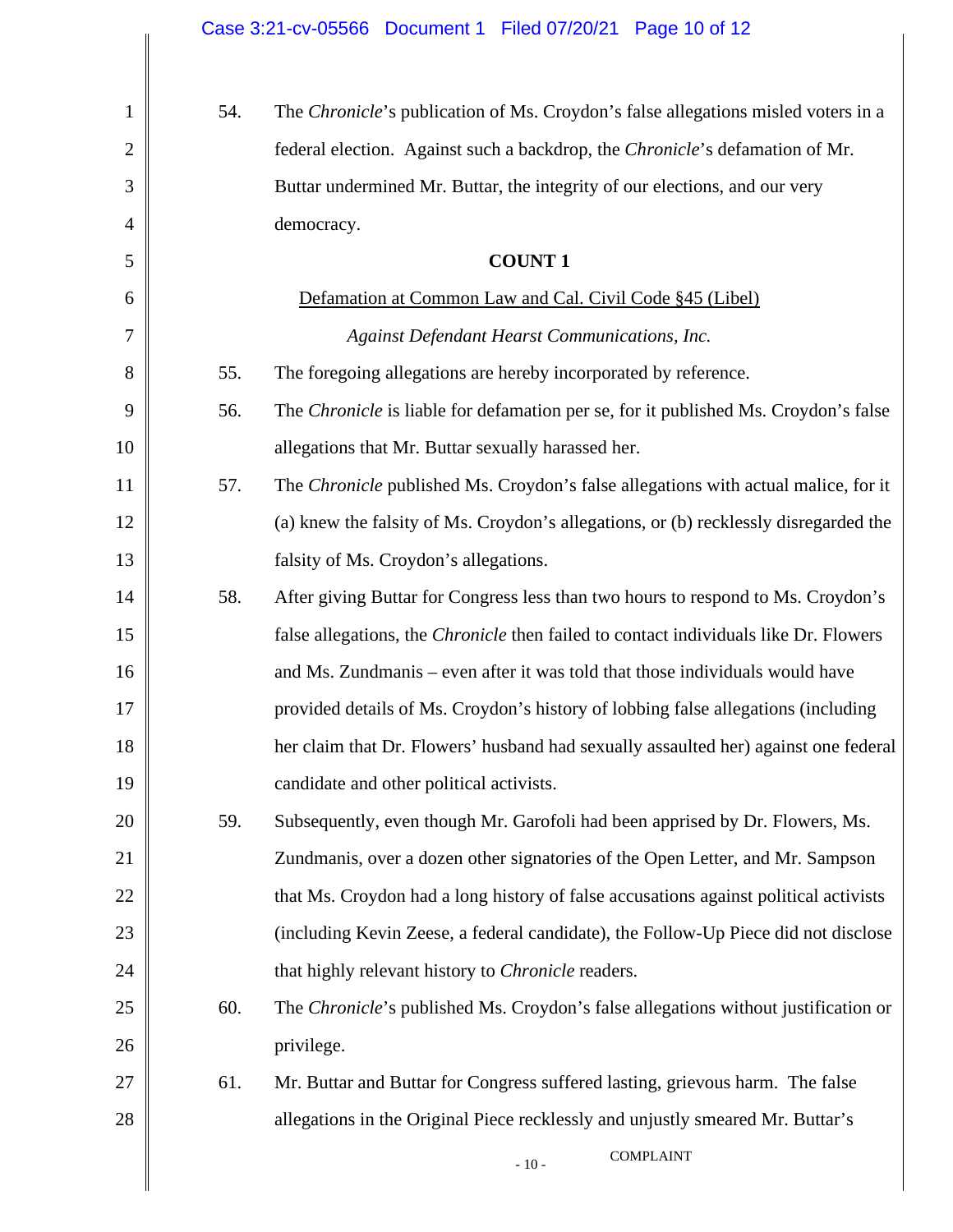| 1              |     | ethics and integrity, harmed his professional livelihood, and gravely damaged the       |
|----------------|-----|-----------------------------------------------------------------------------------------|
| $\overline{2}$ |     | public's perception of his fitness to hold political office. Each of those grave        |
| 3              |     | harms continue to this day – and continue to erode election integrity heading into      |
| $\overline{4}$ |     | the 2022 Congressional elections.                                                       |
| 5              | 62. | As a direct and proximate result, Buttar for Congress and Mr. Buttar suffered           |
| 6              |     | grievous harm to their reputations.                                                     |
| 7              |     | <b>COUNT 2</b>                                                                          |
| 8              |     | Violation of Cal. Bus. & Prof. Code §§17200, et seq.                                    |
| 9              |     | Against Defendant Hearst Communications, Inc.                                           |
| 10             | 63. | The foregoing allegations are hereby incorporated by reference.                         |
| 11             | 64. | The Unfair Competition Law ("UCL", Cal. Bus. & Prof. Code §§17200, et seq.)             |
| 12             |     | bans any unlawful, unfair, and fraudulent business acts and practices.                  |
| 13             | 65. | Defendant Hearst has violated, and continues to violate, the UCL by engaging in         |
| 14             |     | the following unlawful acts and practices: maliciously defaming Buttar for              |
| 15             |     | Congress and Mr. Buttar in violation of California Civil Code section 45 and under      |
| 16             |     | common law.                                                                             |
| 17             | 66. | Defendant Hearst has violated, and continues to violate, the UCL by engaging in         |
| 18             |     | the following unfair business acts and practices:                                       |
| 19             |     | A. Engaging in malicious, defamatory conduct, which provides no benefit to              |
| 20             |     | competition, such that the personal and political reputations of candidates like Mr.    |
| 21             |     | Buttar have suffered grievous harm.                                                     |
| 22             |     | Engaging in malicious, defamatory conduct in violation of public policy as<br><b>B.</b> |
| 23             |     | reflected in California Civil Code section 45.                                          |
| 24             | 67. | Buttar for Congress and Mr. Buttar have no adequate remedy at law for the injuries      |
| 25             |     | they will continue to suffer as a result of Defendant Hearst's unlawful acts.           |
| 26             | 68. | Unless restrained by this Court, Defendant Hearst will continue to pursue its unfair    |
| 27             |     | and unlawful conduct.                                                                   |
| 28             |     |                                                                                         |
|                |     | <b>COMPLAINT</b><br>$\sim 11$ –                                                         |
|                |     |                                                                                         |